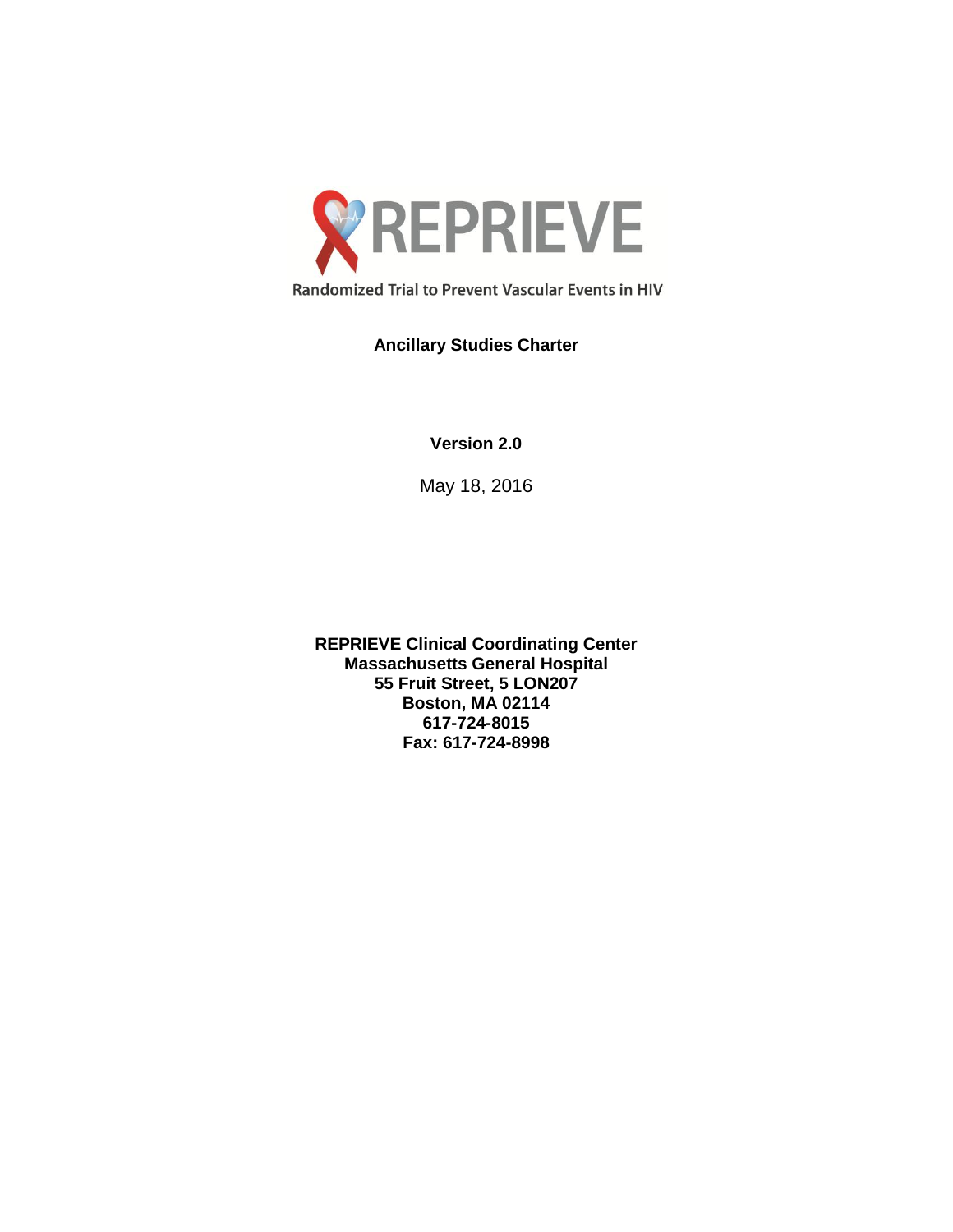# **Contents**

<span id="page-1-0"></span>

| 1.0                                                                                                                                                                    |                                                                               |  |  |
|------------------------------------------------------------------------------------------------------------------------------------------------------------------------|-------------------------------------------------------------------------------|--|--|
| 2.0                                                                                                                                                                    | Summary of the Ancillary Study Review Process, Goals and Requirements for     |  |  |
| 3.0                                                                                                                                                                    |                                                                               |  |  |
| 3.1                                                                                                                                                                    |                                                                               |  |  |
| 3.2                                                                                                                                                                    |                                                                               |  |  |
| 4.0                                                                                                                                                                    |                                                                               |  |  |
| 5.0                                                                                                                                                                    | Ancillary Study Committee Review and Procedures for EC Approval (See attached |  |  |
| 6.0                                                                                                                                                                    |                                                                               |  |  |
| 7.0                                                                                                                                                                    | Development and Peer Review of Approved Concept Proposals 5                   |  |  |
| 8.0                                                                                                                                                                    |                                                                               |  |  |
| 9.0                                                                                                                                                                    | Ancillary Databank Studies Proposing the Use of Already Collected Specimens 6 |  |  |
| 10.                                                                                                                                                                    |                                                                               |  |  |
| 11.0                                                                                                                                                                   |                                                                               |  |  |
| 12.0                                                                                                                                                                   |                                                                               |  |  |
|                                                                                                                                                                        |                                                                               |  |  |
|                                                                                                                                                                        |                                                                               |  |  |
|                                                                                                                                                                        |                                                                               |  |  |
|                                                                                                                                                                        |                                                                               |  |  |
| APPENDIX V Co-enrollment of REPRIEVE participants in single-site, on-site studies with<br>ultimate goal of assessing statin effects on site-specific study endpoints17 |                                                                               |  |  |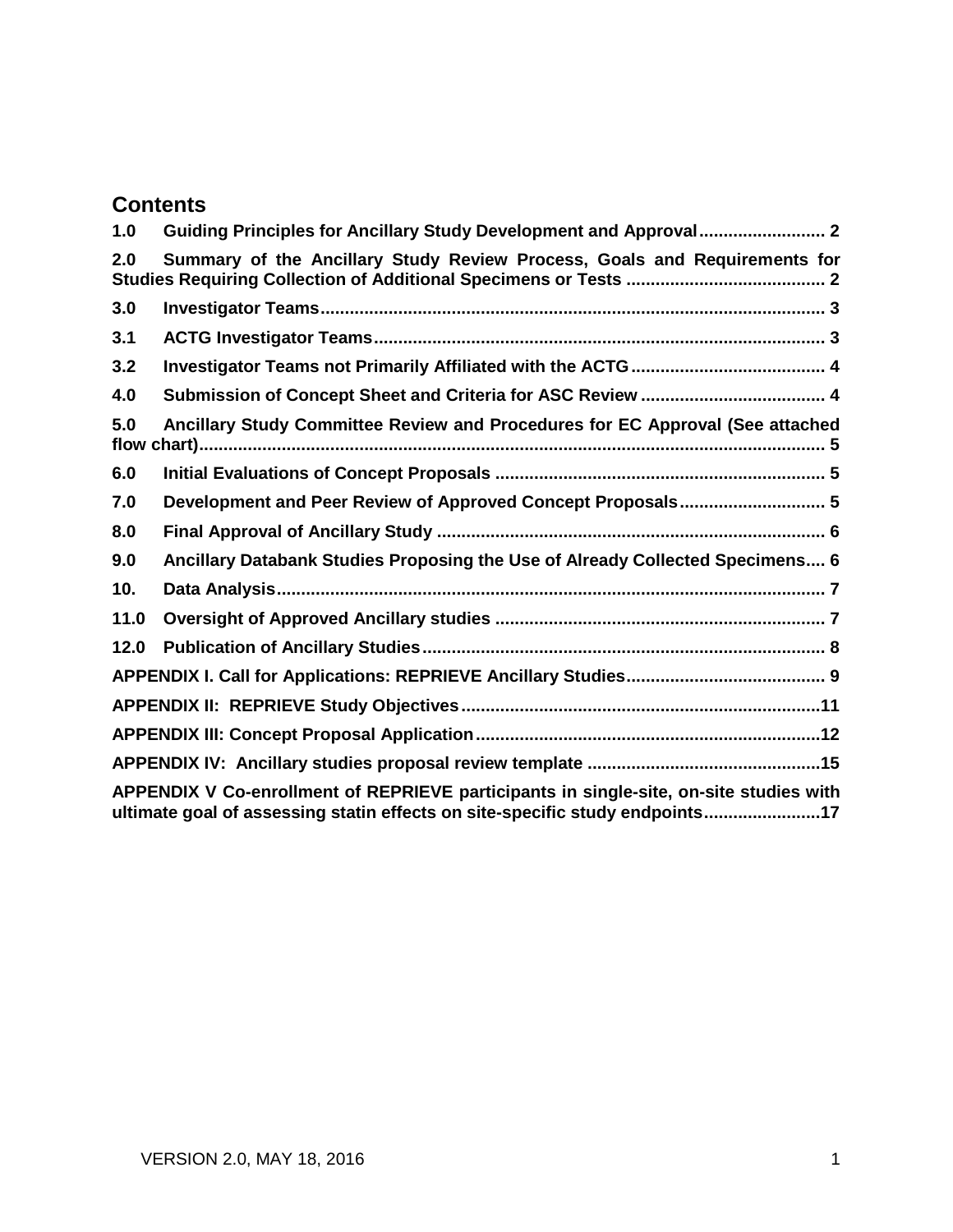#### **1.0 Guiding Principles for Ancillary Study Development and Approval**

Investigators both within and outside the REPRIEVE trial will be encouraged to develop ancillary and databank studies. Ancillary studies are investigations that are not part of the REPRIEVE main trial, but that propose questions and test hypotheses that are relevant to and further the goals and purposes of REPRIEVE. An ancillary study may require the collection of additional data, e.g. clinical, imaging, biomarkers, genetic and outcome data during the course of the trial. Databank studies may use the findings obtained in the trial that are reformatted or analyzed in a novel fashion. For example, the presence of certain already ascertained patient characteristics and clinical outcomes may be analyzed in an effort to improve risk stratification. It is recognized that well designed ancillary studies, consistent with the goals of REPRIEVE, can leverage the study's resources to provide critical answers to highly relevant questions for the field. In contrast, ancillary studies that may impede the primary or secondary goals of REPRIEVE, either by burdening patients, study investigators or study sites, jeopardizing the collection of primary and secondary data, or investigating questions not relevant to the scientific goals of REPRIEVE, will not be recommended for approval. In addition, proposals that do not have adequate resources to perform the outlined ancillary studies will not be approved. It is further recognized that REPRIEVE will not be able to furnish significant resources to fund any ancillary study or team and that successful ancillary studies should be able to secure adequate funding through peer review, either through the ACTG, NIH or other funding sources (see Funding in Appendix 1).

This charter sets forth basic principles regarding ancillary studies to be requiring the collection of additional data that is not already collected within the REPRIEVE study. Toward the end of the study, proposals seeking to utilize already captured data and stored specimens not being analyzed in REPRIVE will be solicited, and this process is also outlined.

## <span id="page-2-0"></span>**2.0 Summary of the Ancillary Study Review Process, Goals and Requirements for Studies Requiring Collection of Additional Specimens or Tests**

The REPRIEVE Ancillary Study Committee (ASC) is charged with the review, and recommendation for approval of ancillary studies to the Executive Committee of REPRIEVE, for a final vote. An additional function of the ASC will be to make the EC aware of important new research opportunities, including those proposed by outside investigators for REPRIEVE. These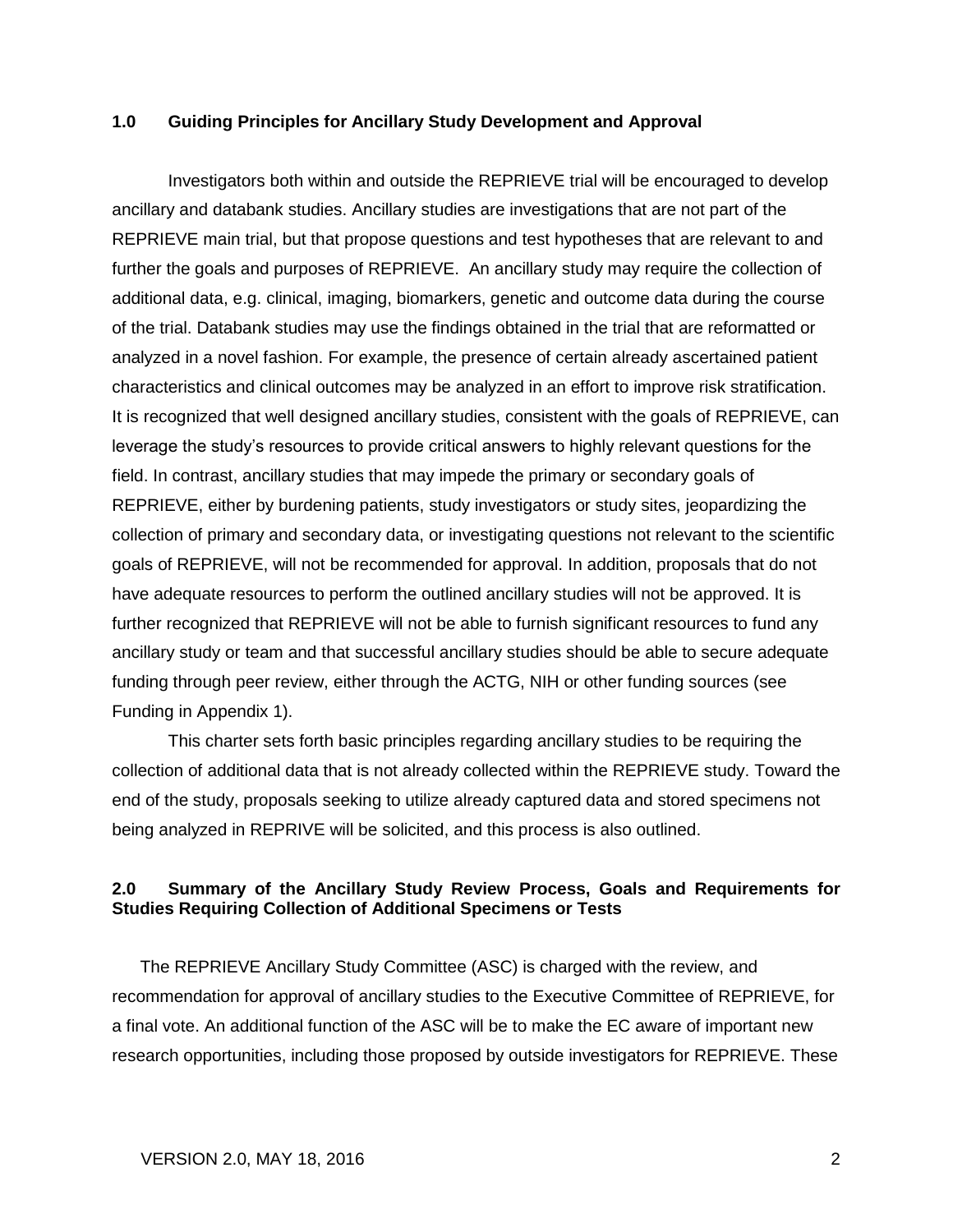could include additional trials or investigations to be carried out during the current or future funding periods.

The Executive Committee (EC), including representatives from NHLBI and DAIDS, will hold the authority to approve any ancillary studies recommended for approval by the ASC. Voting members of the EC will be Drs. Grinspoon, Hoffmann, Douglas, Ribaudo, Currier, Allston-Smith andDesivgne-Nickens. In this process, the EC will take into account logistical and regulatory considerations, including but not limited to scientific merit, advancing the goals of REPRIEVE, feasibility, and potential for peer reviewed funding source.

A major purpose of REPRIEVE is to facilitate collaborations between Heart, Lung and Blood (HLB) and HIV experts. Multi-disciplinary scientific partnerships were indeed a key recommendation from the [2012 NHLBI AIDS Working Group](https://www.nhlbi.nih.gov/research/reports/2012-aids-working-group.htm). It is anticipated that ancillary study proposals for REPRIEVE may come from investigators within REPRIEVE, the ACTG, and/or investigators who are not affiliated with the trial. Ancillary studies focused on HIV-related cardiovascular disease will be prioritized. Moreover, collaborative proposals that include ACTG REPRIEVE investigators who are enrolling patients will also receive priority. Utilization of the imaging core is encouraged. There will be two pathways for ancillary studies to be forwarded to the ASC for review.

#### <span id="page-3-0"></span>**3.0 Investigator Teams**

#### <span id="page-3-1"></span>**3.1 ACTG Investigator Teams**

For ACTG investigative teams, initial concept sheet proposals will first be reviewed by the ACTG, and only those concept proposals approved by the ACTG ITSG will be reviewed by the REPRIEVE ASC. It is anticipated that the ACTG will collect concept proposals for review at specific time points early on in the course of REPRIEVE, such that multiple proposals can be reviewed simultaneously through the ACTG, and judged with respect to each other and available resources. In its review, the ACTG will recommend to the protocol investigative team if it feels that the costs of the proposal can be covered by ACTG funds, or if the investigative team will be recommended to apply simultaneously for outside funding sources, for example to the NIH, to support the proposed studies. A limited number of concept proposals judged meritorious by the ACTG ITSG committee, will be forwarded to the ASC for review and ultimately for vote by the EC. The ACTG ITSG includes members who are part of the REPRIEVE protocol team, to ensure that the ITSG discussions and decisions are fully informed. In addition to providing a list of recommended proposals, the ITSG will provide the REPRIEVE ASC a list of proposals not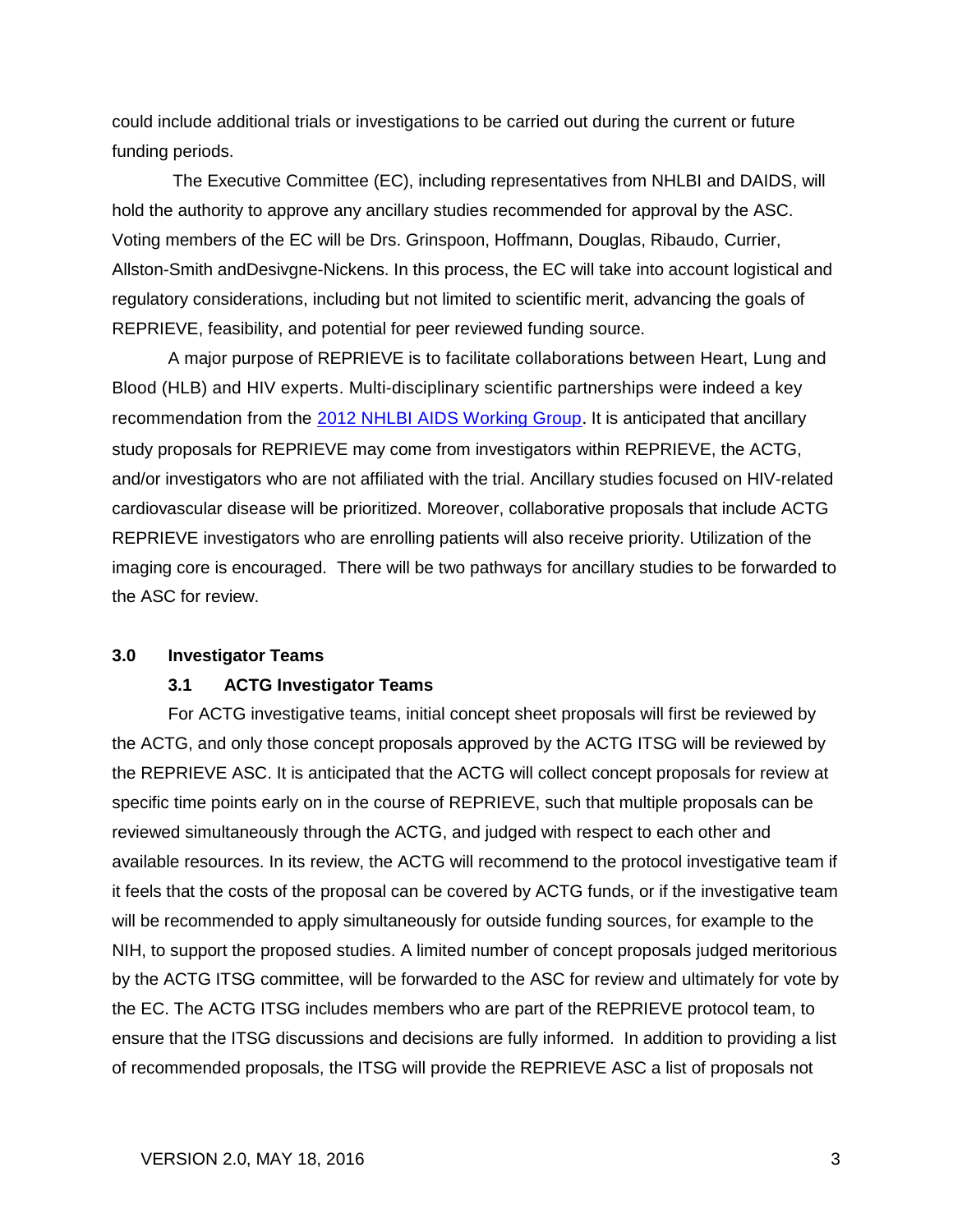recommended, in order that the REPRIEVE ASC can fairly judge and place into context all submitted proposals, including those from outside the ACTG.

## **3.2 Investigator Teams not Primarily Affiliated with the ACTG**

<span id="page-4-0"></span>For investigators not primarily affiliated with the ACTG, pursuing independent funding (e.g. NIH, industry), concept proposals should be submitted directly to the REPRIEVE ASC for review. Such proposals may include ACTG investigators in a collaborative role, to further the goals of REPRIEVE, as outlined above.

Concept proposals will be reviewed with respect to the criteria outlined below.

## <span id="page-4-1"></span>**4.0 Submission of Concept Sheet and Criteria for ASC Review**

Investigators wishing to pursue an ancillary study shall submit a 3 page concept sheet to the REPRIEVE ASC (see attached), or to the ACTG ITSG, depending on the nature of the proposed ancillary study and potential funding source, as outlined above. The format includes: Background, Specific Aims/hypotheses, Significance, Methodology, Feasibility and collaboration, Statistical analysis and power calculations, Proposed funding mechanism, Budget, and References (see attached template). The proposed budgets for ancillary studies should include projected costs associated with implementing and monitoring the study (See Funding, Appendix 1). Investigators are encouraged to contact the REPRIEVE DCC and ACTG to obtain realistic estimates for these projections. There is no additional funding in REPRIEVE to support ancillary studies, and thus all proposed studies must detail the sources and amounts of funding adequate to cover the proposed investigation. The following items will be of particular importance to the ASC in evaluating concept proposals:

- 1. Scientific Importance
- 2. Feasibility/Impact on Parent Trial
- 3. Proposed Funding Source/Adequacy of Proposed Budget
- 4. Potential for Successful External Peer Review
- 5. Multi-Disciplinary Collaboration
- 6. Site PI partnership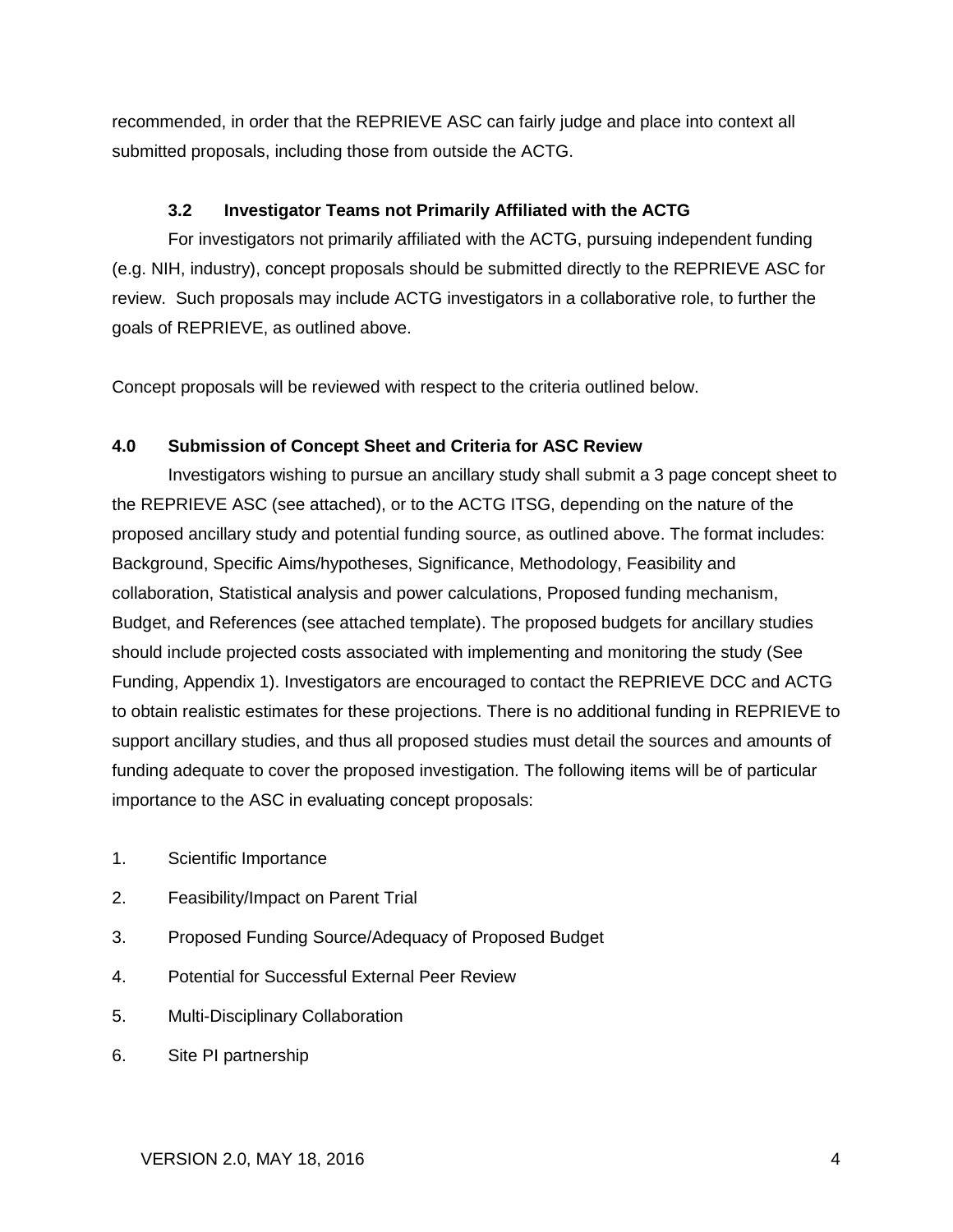## <span id="page-5-0"></span>**5.0 Ancillary Study Committee Review and Procedures for EC Approval (See attached flow chart)**

#### <span id="page-5-1"></span>**6.0 Initial Evaluations of Concept Proposals**

The ASC will evaluate the importance, scientific merit and the proposed approach for each concept. In addition, it will determine feasibility of the study and assure that it will not have an adverse effect on: 1) the conduct of the primary study, including unintentional unblinding, and issues of patient safety and comfort; 2) patient enrollment and retention; and 3) the human and financial resources required to conduct the primary study. The ASC will review whether any additional blood is needed to conduct the ancillary study, how this will be obtained, shipped and stored and whether this will affect the blood drawing and storage limits of the main REPRIEVE study. For proposals that come from investigators outside the ACTG, the ASC will also review the proposal with the ACTG leadership to insure that the proposal is consistent with the goals of the ACTG, and can be accomplished as a REPRIEVE substudy using the existing ACTG infrastructure and trial structure. The ASC will make recommendations about each proposed ancillary study to the Executive Committee which will then vote on the proposed ancillary study. In addition, concept proposals approved by the EC will be briefly reviewed by the DSMB Chair at this initial stage, before a decision is communicated to the proposing investigative team, to insure the concept proposal is consistent with the goals of REPRIEVE. It is possible that a concept proposal will be returned for revision before a final decision is made.

## <span id="page-5-2"></span>**7.0 Development and Peer Review of Approved Concept Proposals**

Proposals approved by the REPRIEVE EC and DSMB at the concept stage, will be sent back to the proposing investigative team for further development. During the period of detailed protocol development, the investigative team of an approved concept proposal will be required to consult with the REPRIEVE ASC and will be assigned a designated protocol committee liaison to maximize the opportunity of obtaining important information without posing risks to the conduct of the trial and to insure adequate funding is requested to cover the costs of the trial. The ASC will review the fully developed protocol prior to submission for external peer review, to insure that the proposed application and fully developed protocol, remains of high scientific merit and is consistent with the goals of REPRIEVE and continues to satisfy criteria outlined above, in terms of feasibility/ impact, detailed budget, collaborative nature of proposal. This review will include a formal statistical review to ensure studies are adequately powered and do not compromise blinding in any way. Fully developed ancillary study protocols that are approved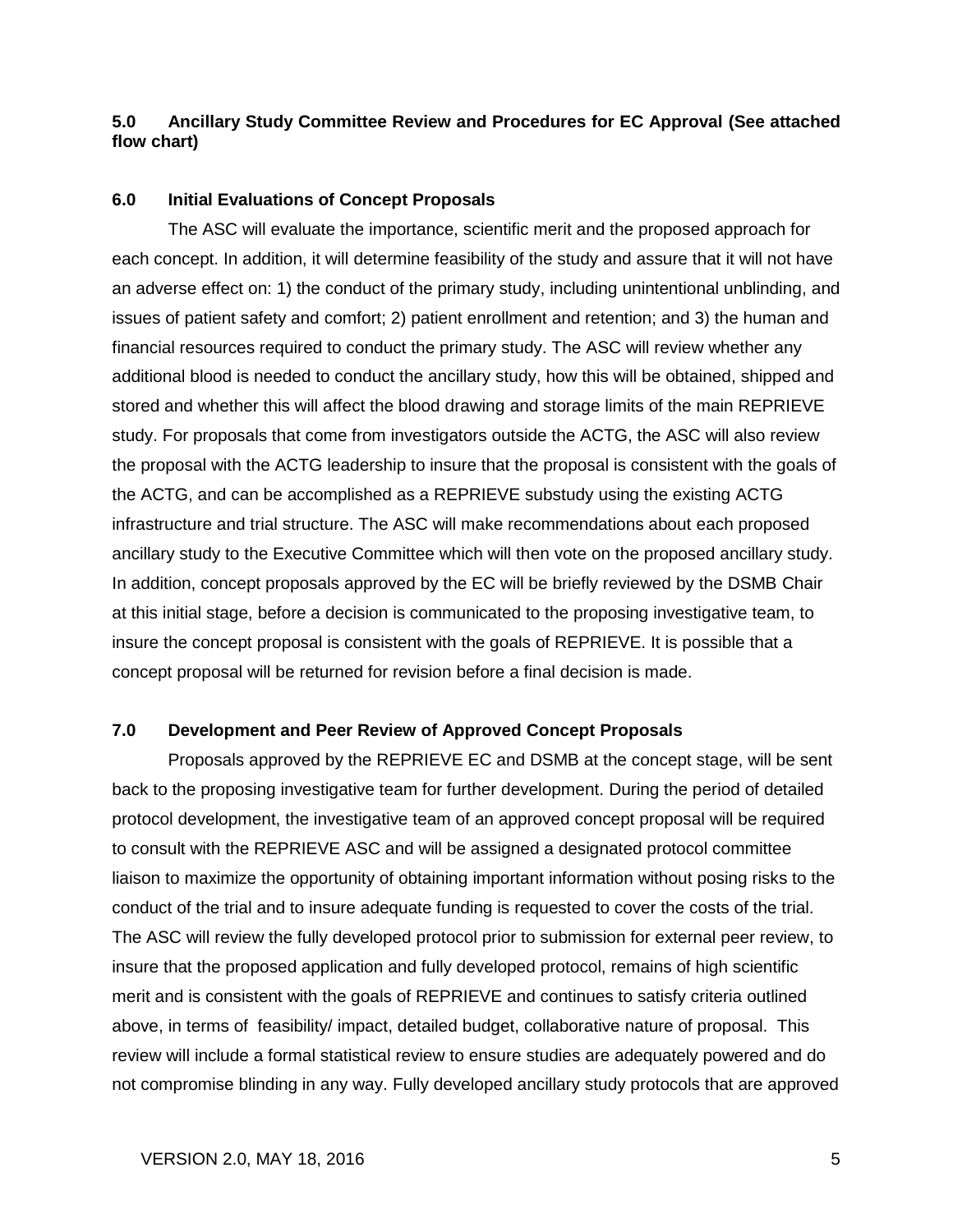by the REPRIEVE ASC and EC, will be submitted to external peer review for funding consideration by the ancillary study proposal team. Protocols approved for submission for external peer review by REPRIEVE will receive a Letter of Support from REPRIEVE to attach to the peer review application. For protocols developed within the ACTG, the ACTG Protocol review process will constitute peer review if external funds are not needed and the ACTG can cover the cost of the proposed ancillary study. If external funds beyond ACTG resources are needed, external peer review to obtain these funds, will be also necessary.

#### <span id="page-6-0"></span>**8.0 Final Approval of Ancillary Study**

Upon approval of funding by the relevant peer review organization, fully developed protocols and peer review comments will be submitted back to the REPRIEVE ASC and EC for a final determination of impact and merit and detailed protocol review, including a review by the DSMB to insure that implementation of the fully funded, detailed peer reviewed protocol remains consistent with the goals of REPRIEVE. In all cases the EC will have final authority to request further development or final changes to an ancillary study. All ancillary studies must address any final protocol design issues prior to final REPRIEVE EC approval and implementation. Based on initial acceptance of the protocol by REPRIEVE, it is not anticipated that final approval will be withheld, but a detailed protocol incorporating peer review comments must be approved by REPRIEVE before implementation. An ancillary study that is approved will be developed as a co-enrolled study managed and overseen through the ACTG/DAIDS trial network in parallel with REPRIEVE, unless the ancillary study is proposing to request use of existing samples from REPRIEVE, in this case the ancillary study would not require a separate enrollment process. Proposals that are submitted for peer review but are not funded can be resubmitted for peer review. In such cases, the Investigative team will review the peer review comments with the ASC and again the ASC will review a detailed protocol before it is resubmitted for peer review.

#### <span id="page-6-1"></span>**9.0 Ancillary Databank Studies Proposing the Use of Already Collected Specimens**

Ancillary studies that propose only to analyze stored specimens or images may also be put forth. Such proposals will be solicited toward the end of REPRIEVE (A5332). As above the ASC and REPRIEVE team will review concept sheets for approval. Consideration of merit, funding, peer review, and feasibility will be considered, as will impact on availability of stored blood. Approved concept proposals will be sent back to the proposing investigative teams for further development. As outlined above, final approval will be determined by the REPRIEVE team, after review of final protocol, analysis plan, funding sources, peer review, feasibility, etc. It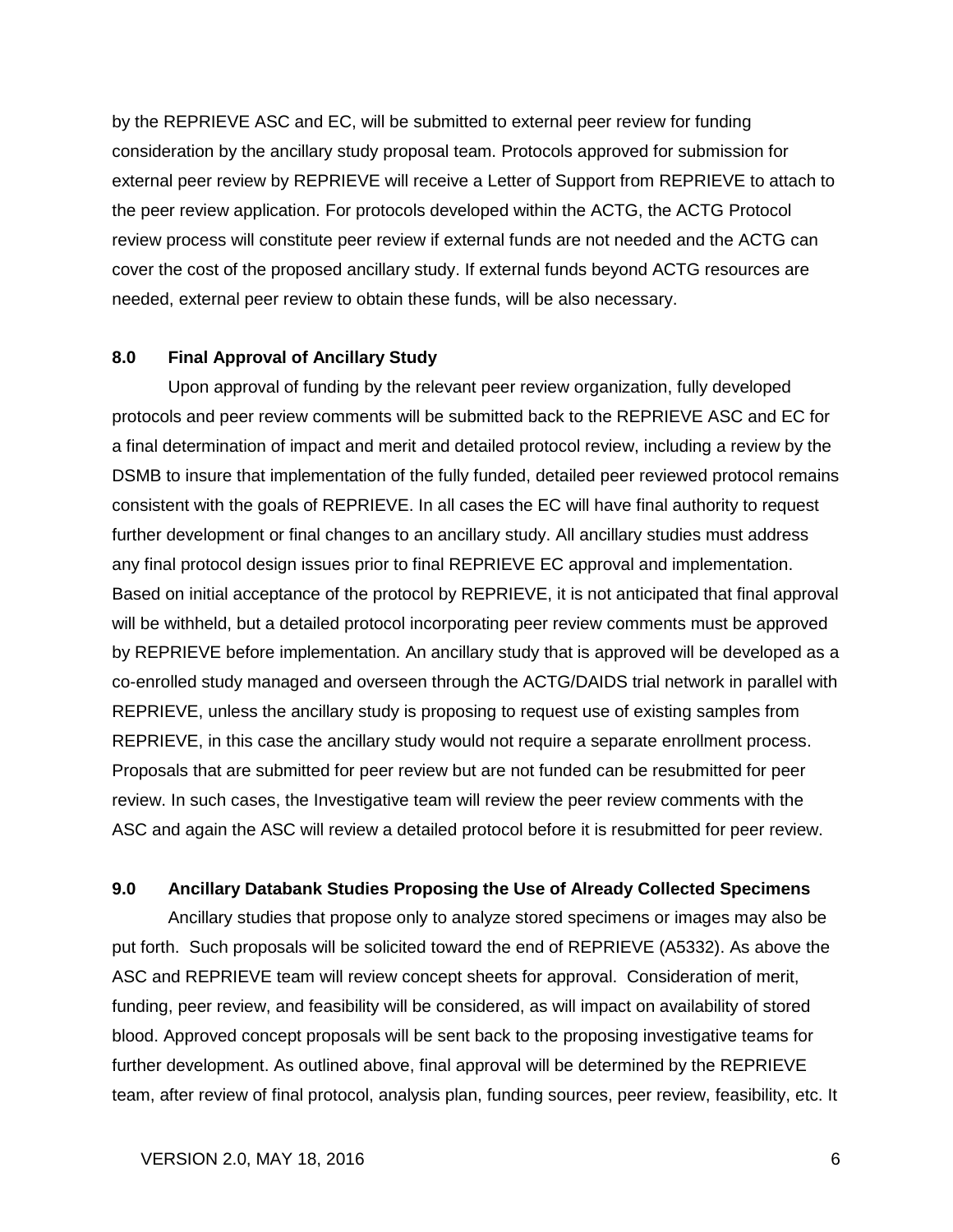is anticipated there will be a high demand for valuable and limited blood, serum and plasma resources generated from REPRIEVE, and thus the ASC and EC will have to prioritize such proposals before approving them. Input from the Biomarker Committee will be solicited in this process. For studies which propose to use existing collected samples, the EC will take into consideration the scientific priority of the proposed ancillary study and the amount of extra blood available in REPRIEVE (A5332) before committing any blood for an ancillary study. In general, the REPRIEVE leadership will need to verify that required samples will be available, that the protocol is statistically sound, and that financial and data analysis issues are adequately addressed.

#### <span id="page-7-0"></span>**10. Data Analysis**

Collection and analyses of the data will be carried out by or under the direct supervision of the Data Coordinating Center (DCC) and adequate funds should be requested for this purpose. The data base will not be released to an investigator outside the DCC framework, unless mandated by NHLBI policy with respect to Data Sharing agreements in place pertaining to complete and analyzed data after the study is finished. Unless an exception is approved in advance, ancillary study data will become part of the REPRIEVE TRIAL database. In no case will study data for an ancillary study be unblinded prior to unblinding for REPRIEVE (A5332).

#### <span id="page-7-1"></span>**11.0 Oversight of Approved Ancillary studies**

Proposals that have received final scientific review and approval by REPRIEVE will be placed on the REPRIEVE restricted website. The ASC and DSMB will review approved ancillary studies for progress annually. Ancillary studies are subject to the review, approval and ongoing oversight of the REPRIEVE DSMB. The ancillary study Principal Investigator must submit annual summaries of study progress to the REPRIEVE ASC. Annual summaries will be required prior to February 1 of each year so they can be included in annual progress reports to NHLBI and should include the number of samples/patients analyzed, preliminary results, any problems encountered, published abstracts and manuscripts, etc. At the annual review, the DSMB will recommend continued approval, termination, or request modifications/clarifications to the ancillary study to the Executive Committee. Ancillary studies will not be approved for continuation that compromise the progress of REPRIEVE (A5332) or the Mechanistic Substudy of REPRIEVE (A5333s), eg by impacting recruitment, blinding, and accomplishment of the primary goals of the study. Recruitment and existence of ongoing ancillary funding will be taken into consideration during annual review of ongoing ancillary studies.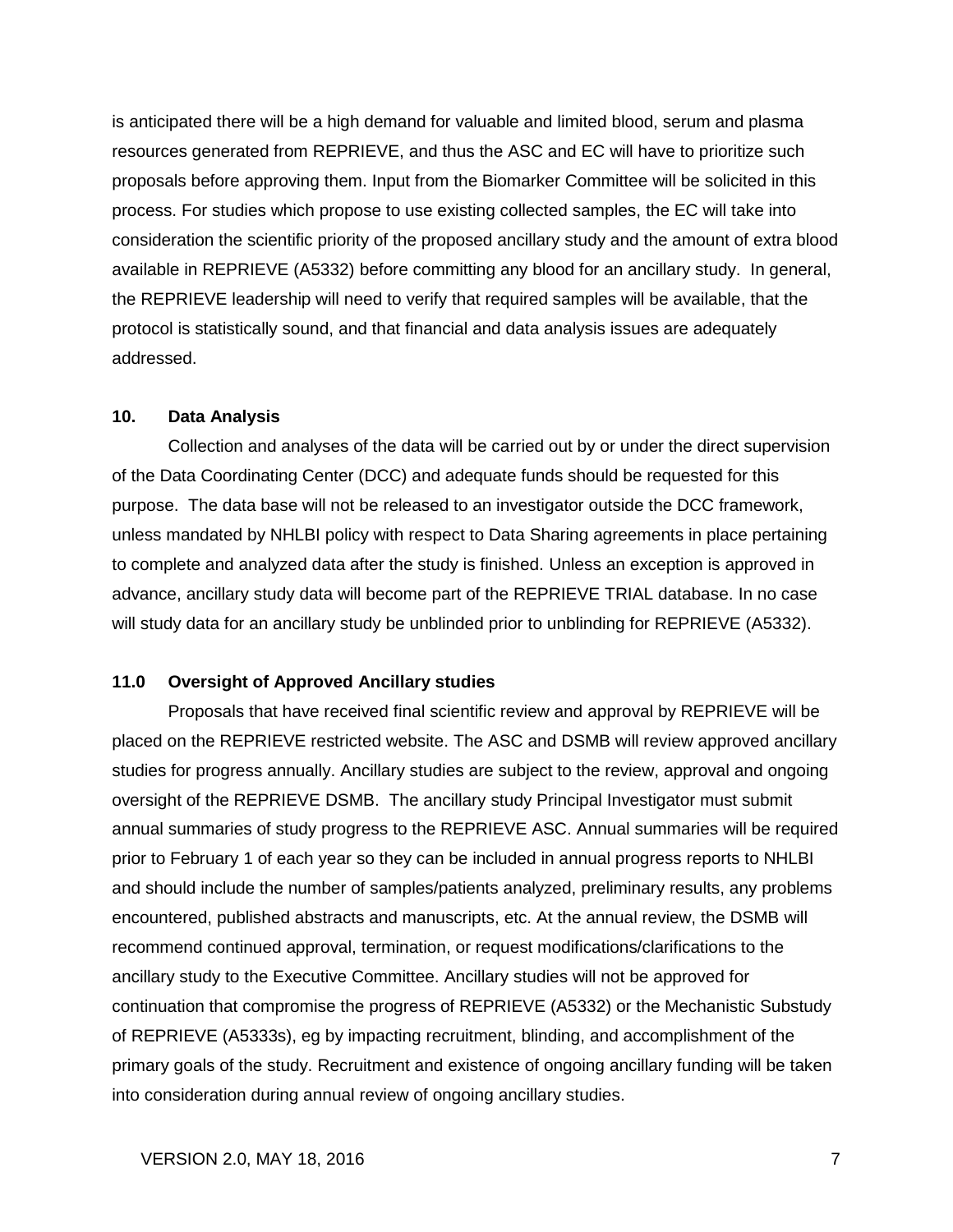## <span id="page-8-0"></span>**12.0 Publication of Ancillary Studies**

Proposals for abstracts and manuscripts from the ancillary studies must be sent to the REPRIEVE Publications Committee for review and approval in a manner similar to other REPRIEVE publications and presentations.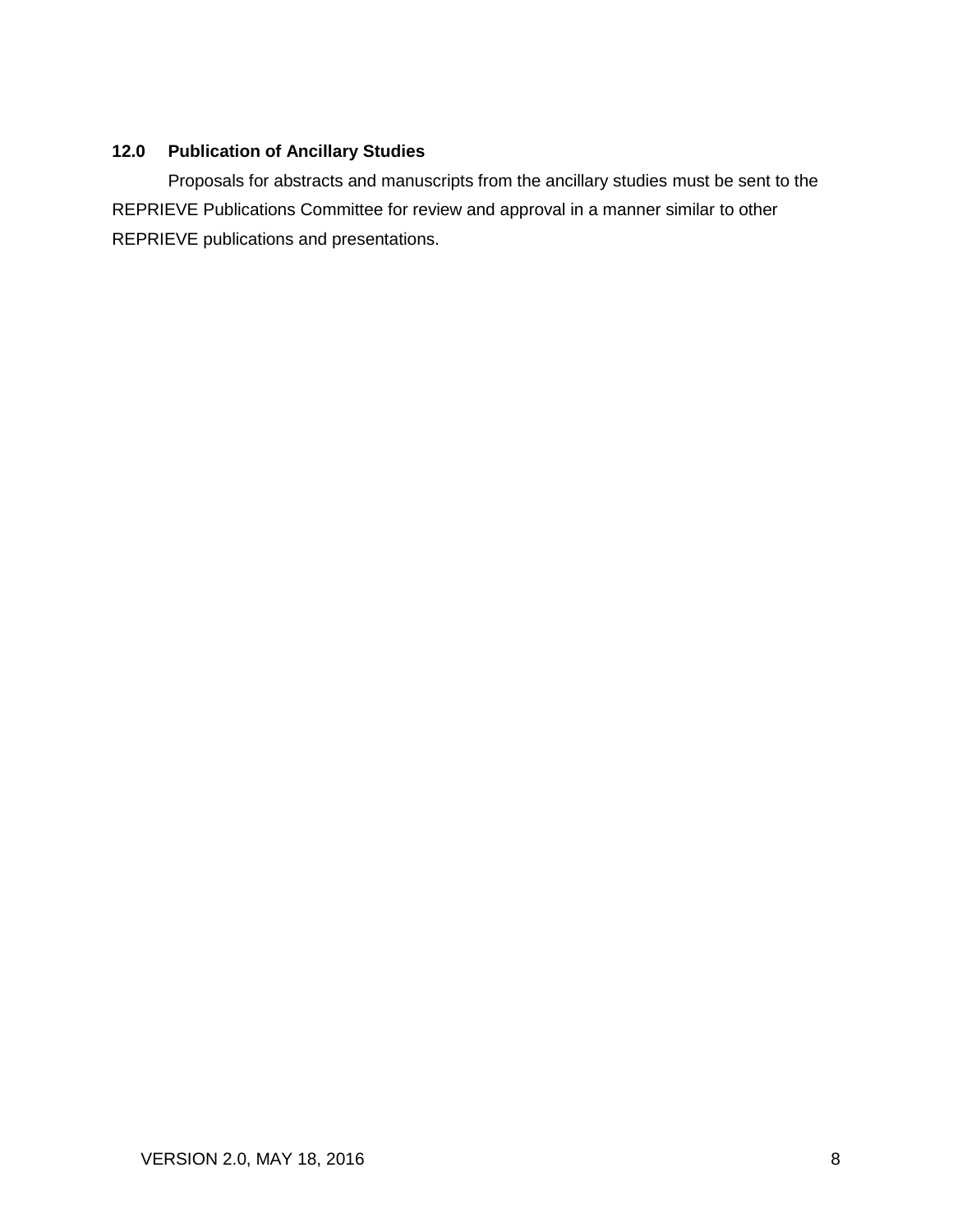## <span id="page-9-0"></span>**APPENDIX I. Call for Applications: REPRIEVE Ancillary Studies**

#### I. **Jurisdiction**

The **Executive Committee (**EC) will appoint the members and chair of the Ancillary Studies Committee (ASC).

The ASC will perform initial evaluation of all ancillary studies proposals and forward meritorious proposals for final approval by the EC.

#### II. **Definition of Appropriate Ancillary Studies**

Ancillary studies are investigations that are not part of the REPRIEVE main trial but that propose questions and test hypotheses that are relevant to the goals and purposes of the REPRIEVE trial.

Studies are of three types:

1) Studies which require recording of additional data elements and/or generation of additional data, i.e. imaging, biomarkers, genetic and outcome data, and physiologic measurements.

2) Studies that do not require generation of additional data but rather propose novel and incremental analyses not planned by REPRIEVE within or across studies using data collected in the course of the studies.

3) Studies using stored blood or images for analyses not envisioned or funded in the initial grant

#### III. **Funding**

The ancillary studies investigators are responsible for obtaining funding for their proposals and must outline a reasonable plan to obtain funding in the concept proposal and document adequate external funding or resources before final approval by REPRIEVE. This funding should include adequate funding to compensate the ACTG/DAIDS trial network for costs associated with implementation and monitoring of the trial as well as the CCC and DCC for costs associated with managing the substudy and storing and analyzing the ancillary study data. Studies proposing additional data collection (extra questionnaires, imaging, additional visits, blood tests, etc) as well as those merely needing additional statistical analyses will require adequate resources to perform the proposed tests and analyses. The Institutes of the NIH have programs designed to fund ancillary studies in clinical trials and exploratory/development research. These programs may or may not be a feasible avenue for those studies proposing to collect more data depending on timing of proposal, funding availability, and ongoing REPRIEVE recruitment. Investigators are encouraged to consider the timing of funding, as well other sources of funds. Funding may also be provided by ACTG itself, industry or by an investigator's institution.

Studies which propose only analysis of existing data within or across trials will also need additional funding to support analysis by the DCC. The extent of the funding required by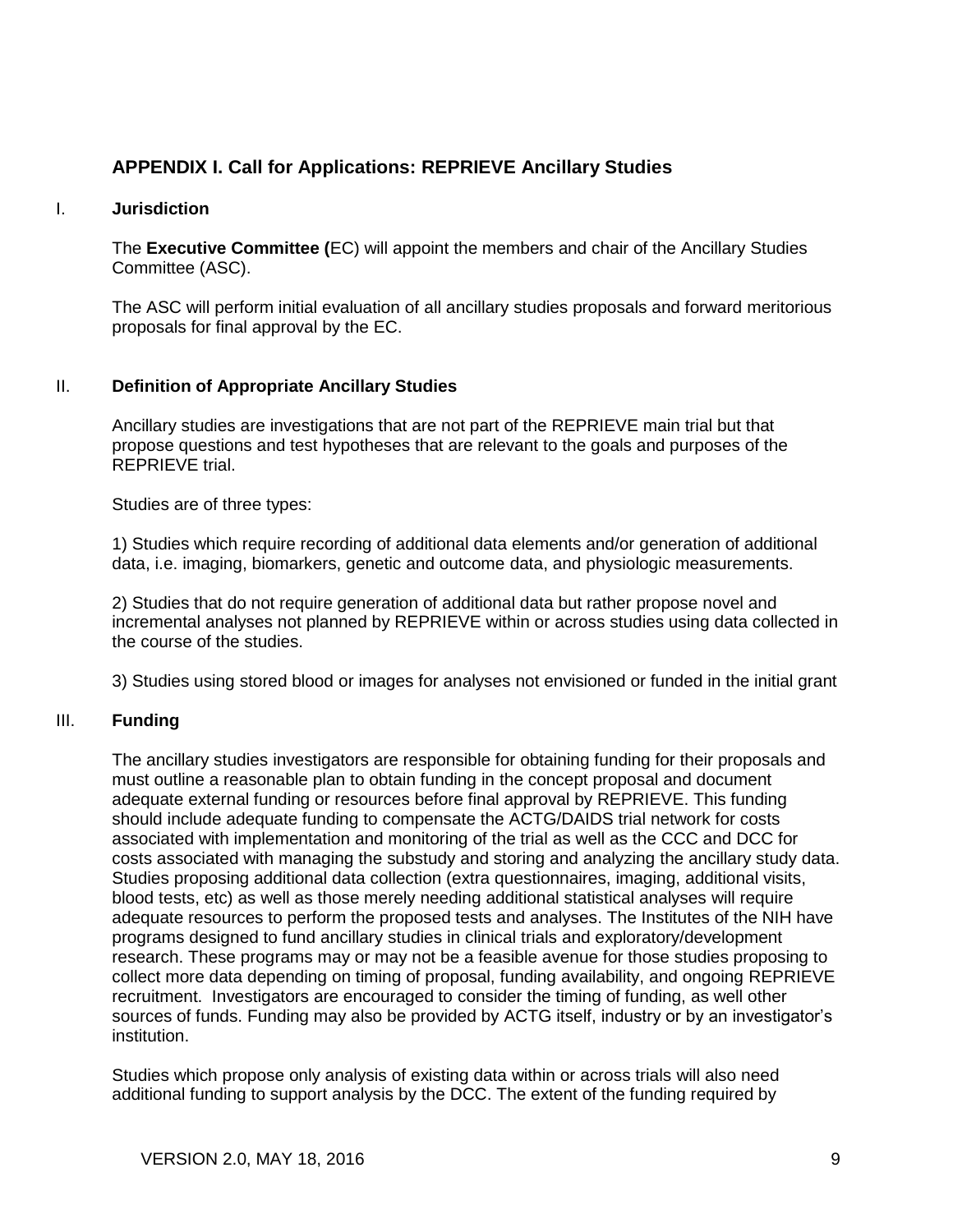REPRIEVE for such analyses will be provide to the ancillary study investigators at an early stage, prior to concept approval and also during full protocol development. All analyses will be performed by the REPRIEVE DCC and the Trial will not provide data to potential investigators to do their own analyses.

Note that partnerships with industry must be discussed with the Reprieve ASC and NIH prior to *in-depth* discussions with the company. Once this brief discussion is complete, the investigator can submit their proposal and if chosen to be performed, the NIH and REPRIEVE leadership may be able to assist with negotiations with the company. REPRIEVE leadership will provide assistance in regards to potential conflicts with industry support, if any, as there may be restrictions inherent in such clinical trial agreements.

Please see the NIH guidelines for third party agreements [http://www.nhlbi.nih.gov/funding/policies/thirdparty.htm#ThirdParties](http://www.nhlbi.nih.gov/funding/policies/thirdparty.htm)

## **IV. Format of the Applications**

See Attached

## V. **Timeline**

REPRIEVE Ancillary study proposals will be reviewed semiannually on 4 occasions, beginning December 2014. Changes to this schedule may be implemented by the REPRIEVE ACS. For proposals originating within the ACTG, review by the ITSG will occur approximately one month earlier and successful proposals will be forwarded to the REPRIEVE ACS in December/May.

The REPRIEVE trial recognizes that some studies, particularly those that aim to recruit a smaller subset of REPRIEVE patients can start later than others and thus remains interested in meritorious, peer reviewed and funded proposals which can be accomplished within the overall recruitment timeline of REPRIEVE. The REPRIEVE ASC may elect to review semiannually, a limited number of such concept proposals up until the end of the enrollment period.

REPRIEVE ASC and EC will be charged with reviewing the ancillary study proposals and fully developed, approved proposals, to be sure that they are feasible and will not adversely affect the conduct of the principal studies and are statistically sound. The DSMB will also review the protocols for their scientific merit, safety and feasibility as discussed above.

## VI. **Additional Considerations / Frequently Asked Questions**

- a. The ASC/EC will provide input regarding adequacy of the proposed statistical methods and sample size calculations in their review of the protocols.
- b. Individuals who are involved in the REPRIEVE Core Labs are encouraged to submit proposals for ancillary studies, which will be reviewed with the same procedures as outlined above. Core Laboratory Directors/Staff should not plan or perform additional studies outside the ancillary studies mechanism.
- c. Ancillary study teams are required to work with a liaison on the REPRIEVE protocol team during full protocol development after approval of the initial concept proposal.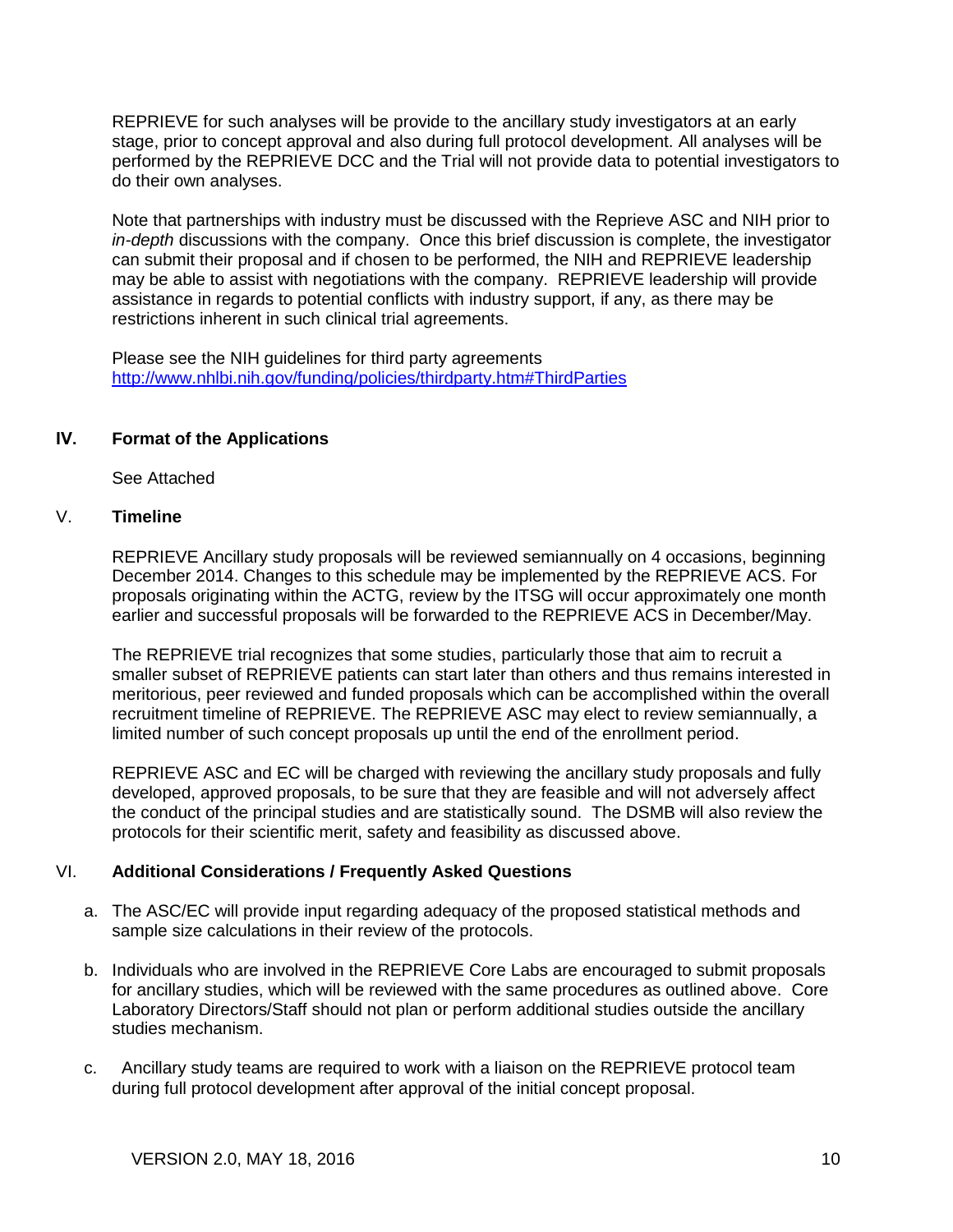- d. The ASC/EC will encourage investigators who are submitting proposals to form multidisciplinary teams including HIV and cardiology experts.
- e. The ASC/EC hopes that many of the ancillary studies will be developed and reviewed by the site investigators and encourages the PIs and junior investigators to collaborate both within and across sites.
- f. Collaborative proposals (from multiple REPRIEVE sites) are encouraged. If multiple proposals address similar scientific questions, the ASC/EC will encourage the investigators to work together to draft and submit a revised collaborative proposal.

## <span id="page-11-0"></span>**APPENDIX II: REPRIEVE Study Objectives**

## REPRIEVE (A5332) Primary Clinical Objective

 To determine the effects of pitavastatin as a primary prevention strategy for major adverse cardiovascular events (MACE) in HIV.

REPRIEVE (A5332) Secondary Clinical Objectives

- To evaluate the effects of pitavastatin on each of the components of the primary composite MACE endpoint and all-cause mortality.
- To determine the effects of pitavastatin on LDL and non-HDL cholesterol in the HIV population and assess the relationship of changes in LDL and non-HDL to the incidence of MACE events.
- To evaluate whether baseline traditional risk factors (including smoking, blood pressure, dyslipidemia, glucose) and time updated HIV specific (immunological and virological) risk factors are predictive of MACE and pitavastatin effects on MACE in the HIV population.
- To evaluate whether baseline and time updated inflammatory and immune activation biomarkers are predictive of MACE and pitavastatin effects on MACE in the HIV population.
- To determine the effects of pitavastatin on the incidence of serious non-cardiovascular events and AIDS-defining events.
- To determine the safety of pitavastatin in the HIV population, including the development of diabetes mellitus, liver dysfunction, and myopathy.
- To collect blood to enable the evaluation of the relationship of host genetics to study endpoints in subsequent ancillary studies.

Mechanistic Substudy of REPRIEVE (A5333s) Primary Mechanistic Objective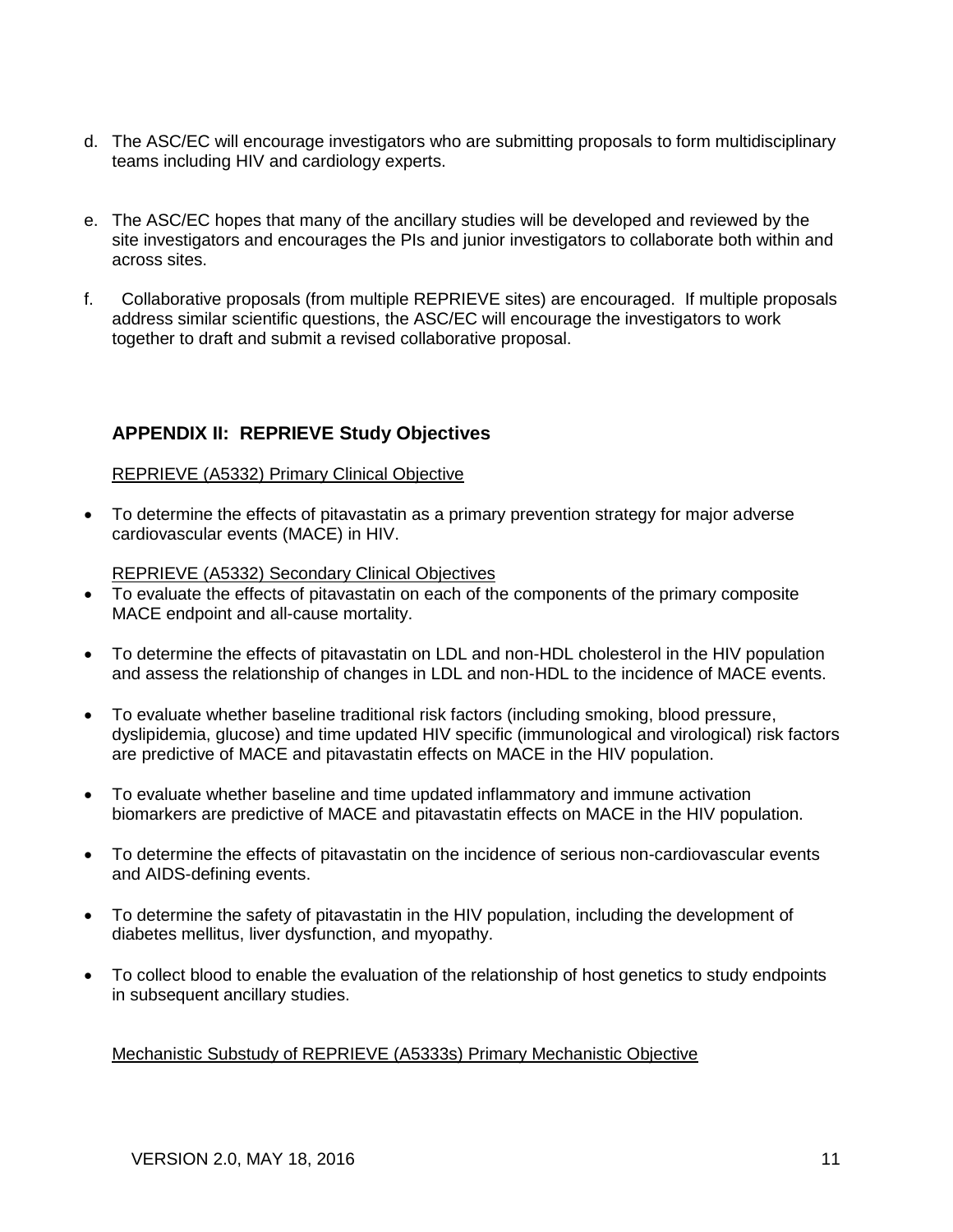To determine the effects of pitavastatin on the morphology and composition of non-calcified coronary atherosclerotic plaque (NCP), including the progression of plaque volume and whether these effects are modulated by markers of inflammation and immune activation.

## Mechanistic Substudy of REPRIEVE (A5333s) Secondary Mechanistic Objectives

- To determine the effects of pitavastatin on the progression of high risk plaque features including low attenuation plaque and positive remodeling.
- To determine the effects of pitavastatin on detailed markers of immune activation, including immune function (CD4, viral load), immune activation (%CD14+CD16+ monocytes, sCD163, CD14, MCP-1 and T-cell markers), inflammation (Lp-PLA2, hsCRP, IL-6), coagulation (D-Dimer and tissue factor) and traditional CVD risk indices including detailed parameters of glucose homeostasis (insulin, glucose and related indices of insulin resistance such as HOMA-IR, HgbA1c).
- To determine the relative contributions of baseline and pitavastatin induced changes in HIV specific immune activation and traditional risk factors, including LDL, on the presence and progression of coronary plaque and high risk morphological features in HIV.
- To collect blood to enable the evaluation of the relationship of host genetics to study endpoints in subsequent ancillary studies.

## <span id="page-12-0"></span>**APPENDIX III: Concept Proposal Application**

## **Format of Proposal Concepts for REPRIEVE (A5332) Ancillary Studies**

In addition to the science and proposed methods/approach, proposal concepts should also address the following:

- 1. Scientific Importance
- 2. Feasibility/Impact on Parent Trial
- 3. Proposed Funding Source and review Process
- 4. Multi-Disciplinary Collaboration (investigator teams should, whenever possible, be multidisciplinary and include heart, lung and blood (HLB), HIV, and/or investigators from other fields). Applicants for ancillary studies are strongly encouraged to assemble multi-disciplinary teams to facilitate collaborations between HLB and HIV experts. In additions, the multi-disciplinary team should include at least one REPRIEVE (A5332) site PI or Co-PI. Multi-disciplinary scientific partnerships were a key recommendation from the [2012 NHLBI AIDS Working](https://www.nhlbi.nih.gov/research/reports/2012-aids-working-group.htm)  [Group](https://www.nhlbi.nih.gov/research/reports/2012-aids-working-group.htm) and would bring together the expertise of scientists adept at understanding approaches, mechanisms, and tools in the non-HIV population together with scientists that understand the complexity of HIV.

Proposal concepts should be limited to 4 pages (excluding references). The page distribution is at discretion of investigator but all sections must be adequately addressed.

They should include:

VERSION 2.0, MAY 18, 2016 12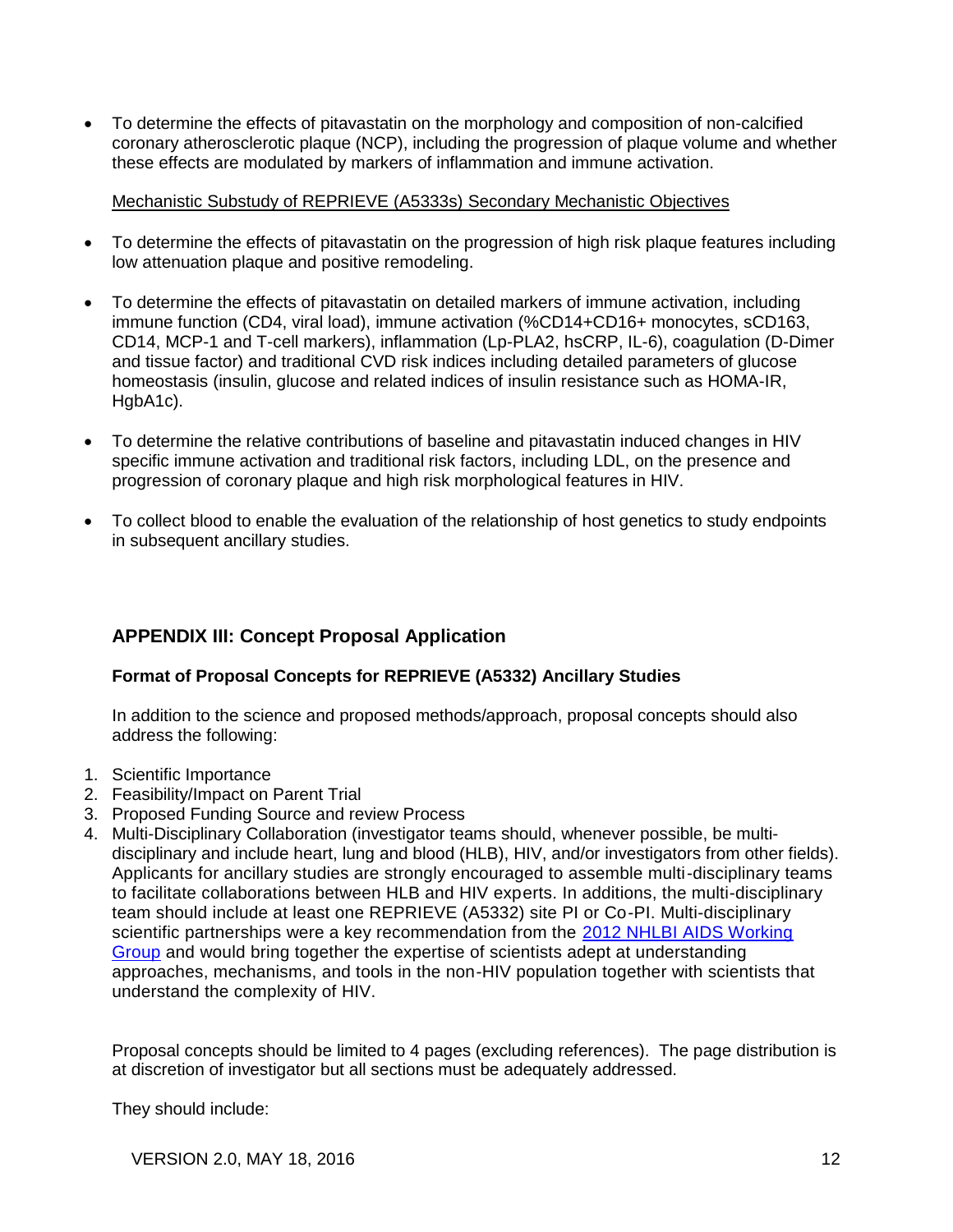## **I. General Information**

- Study Title: Descriptive title of the proposed clinical trial.
- Proposing Investigator(s): Name, title, institution, address, telephone and email address of the proposing investigator(s).

## **II. Structured Abstract – one page**

- Opening Statements, a few sentences addressing:
	- **Scientific Importance**
	- **Feasibility/Impact on Parent Trial**
	- Proposed Funding Source (please identify any specific RF's and deadlines you will be responding to)
	- Funding Review Process
	- Multi-Disciplinary Collaboration
	- Background
	- Specific Aims and Hypotheses
	- Study design
	- Significance
	- Novelty from previous studies and primary paper/analysis

## **III. Proposal – maximum three pages**

**A.Background:** Provide the rationale for the study and the hypotheses to be tested. Include any preliminary data if available. Preliminary data can include the work of your own laboratory or others, or can be a review of the relevant literature. The investigator should make a strong case that the patients in REPRIEVE (A5332) and its methodology are appropriate to test the hypotheses proposed.

**B. Specific Aims and Hypotheses**: These should be focused.

**C. Significance:** This section documents how the proposal extends our knowledge and is unique from the analysis planned in REPRIEVE (A5332) or previous relevant papers. The relevance of the proposed studies to the primary aims of REPRIEVE (A5332) should be discussed. Discussion should include consideration of whether findings could be published regardless of whether or not the analysis supported the proposed hypotheses.

**D. Methodology:** A detailed explanation of the technical aspects of proposed investigations is not required. However the proposal should include enough information to permit the determination that the methods to be employed will be appropriate and sufficient to address the aims.

## **E. Feasibility and Multi-Disciplinary Collaboration**

- 1. The impact of the proposal on enrollment and retention of patients in REPRIEVE (A5332) should be discussed. Proposals likely to impede enrollment into the primary trial will not be recommended for approval.
- 2. Timeline for the study, enrollment goals, and the feasibility of completing this study on time and within budget.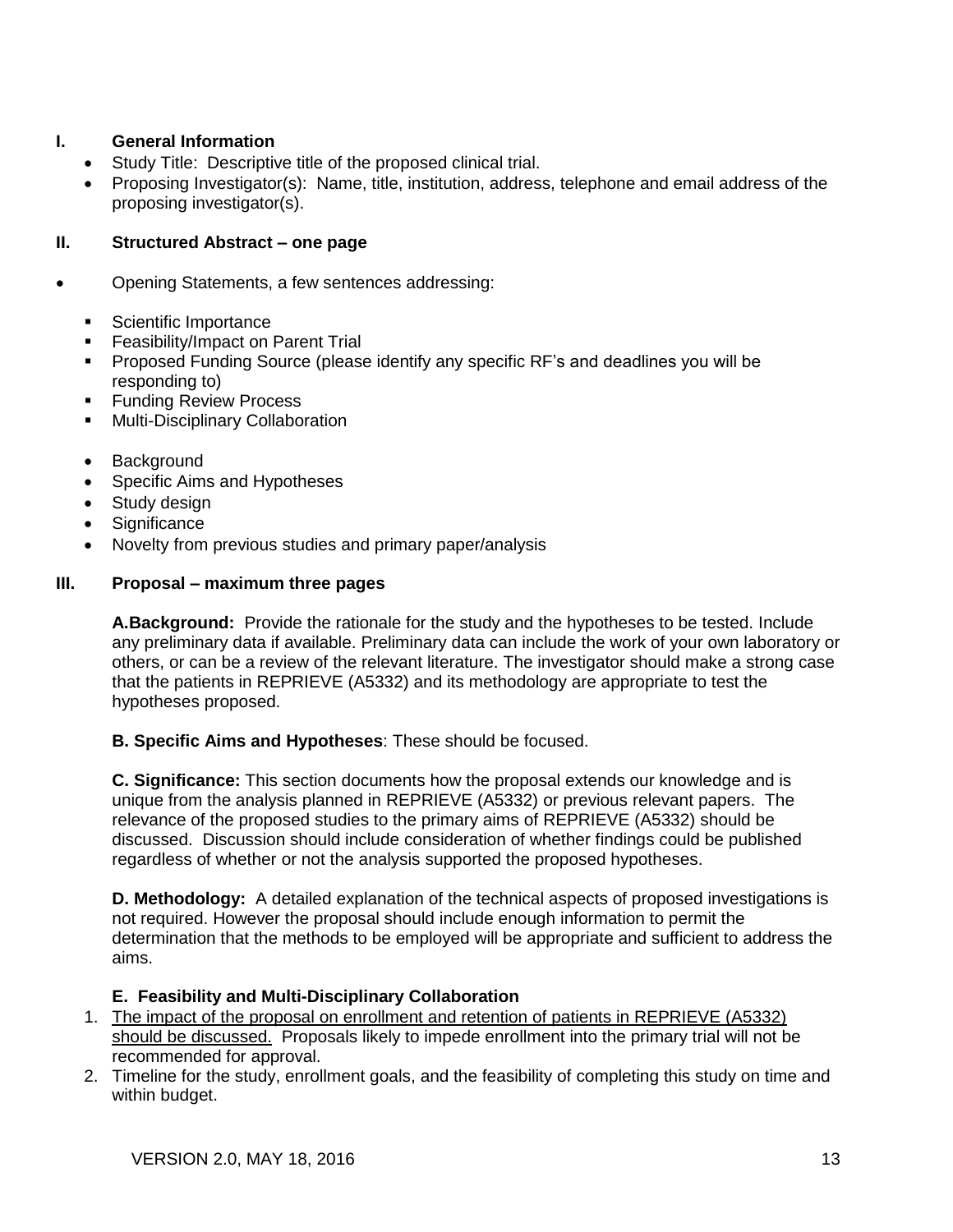3. Description of plans to facilitate communication and collaboration among multi-disciplinary investigator teams.

## **F. Statistical analysis and Power Calculations (brief)**

## **G. Proposed Funding Review Process and Funding Mechanism**

- 1. Where will this application be peer-reviewed?
- 2. What is the proposed funding mechanism?

## **8. Budget\*:**

1. Provide an estimated budget, including direct and indirect costs; describe how the budget will adequately support obtaining the proposed data or performing the proposed analyses, including support of the REPRIEVE Data Coordinating Center and Clinical Coordinating Center personnel and infrastructure involved, a detailed budget is not required at this time.

#### **9. References**

#### **\*NHLBI Funding Opportunities**

Please note that as of fall 2014, the following [NHLBI funding opportunities](http://www.nhlbi.nih.gov/research/funding/aids/) are available for REPRIEVE (A5332) ancillary studies addressing HIV-related HLB disease: 1) [RFA-HL-14-023](http://grants1.nih.gov/grants/guide/rfa-files/RFA-HL-14-023.html)  ["Clinical Research in the Prevention, Diagnosis, and Treatment of HIV-Related Heart, Lung, and](http://grants1.nih.gov/grants/guide/rfa-files/RFA-HL-14-023.html)  [Blood \(HLB\) Diseases in Adults and](http://grants1.nih.gov/grants/guide/rfa-files/RFA-HL-14-023.html) Children" (R01); 2) [RFA-HL-14-024 "Basic Research in the](http://grants1.nih.gov/grants/guide/rfa-files/RFA-HL-14-024.html)  [Pathogenesis of HIV-Related Heart, Lung, and Blood \(HLB\) Diseases in Adults and Children"](http://grants1.nih.gov/grants/guide/rfa-files/RFA-HL-14-024.html)  [\(R01\);](http://grants1.nih.gov/grants/guide/rfa-files/RFA-HL-14-024.html) and 3) [RFA-HL-14-029 "Basic Research in the Pathogenesis of HIV-Related Heart, Lung,](http://grants1.nih.gov/grants/guide/rfa-files/RFA-HL-14-029.html)  [and Blood \(HLB\) Diseases in Adults and Children" \(R21\).](http://grants1.nih.gov/grants/guide/rfa-files/RFA-HL-14-029.html)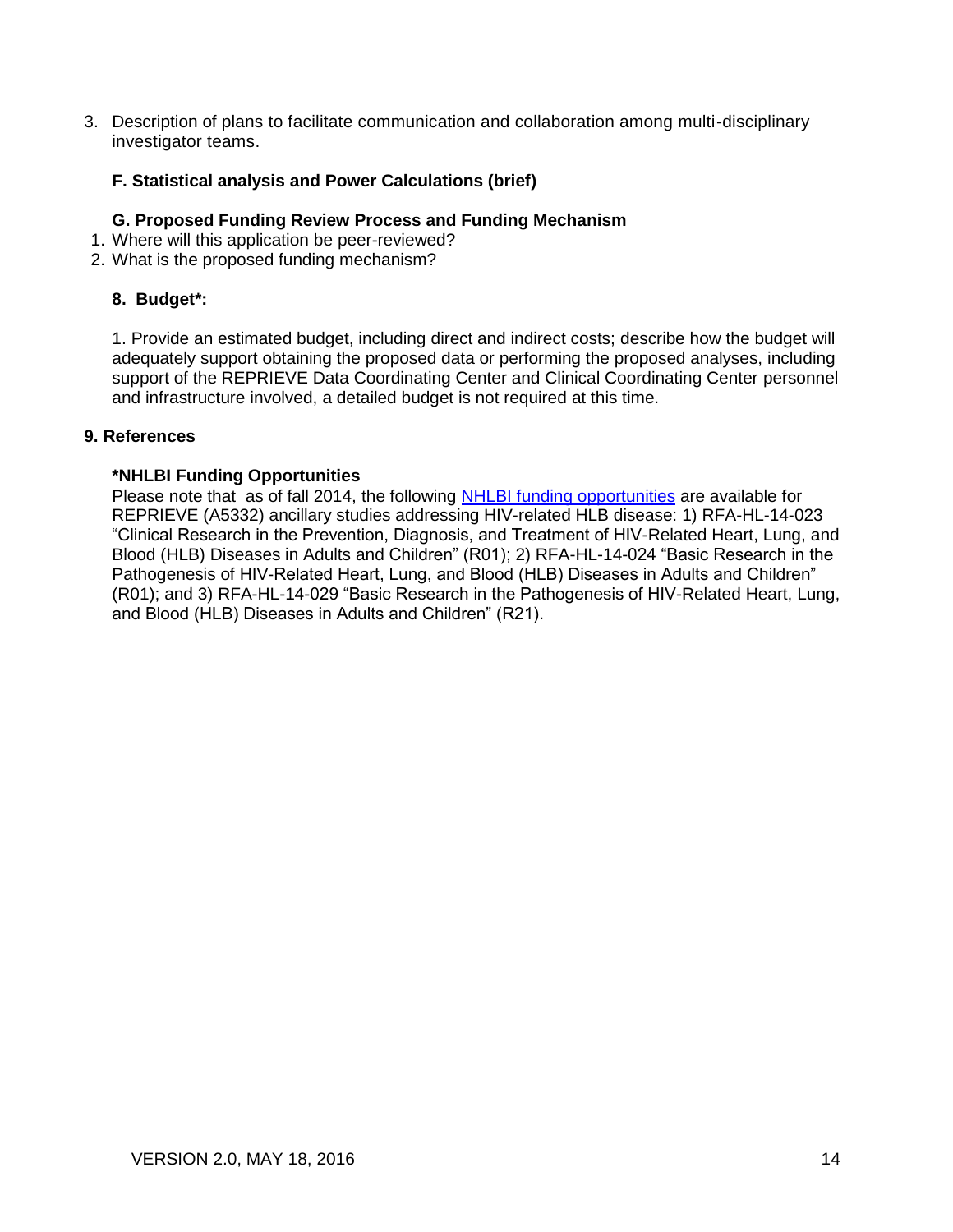## <span id="page-15-0"></span>**APPENDIX IV: Ancillary studies proposal review template**

| <b>Author</b>                  | <b>TITLE</b>                                                                                                                                                                                                                           | Date submitted  |
|--------------------------------|----------------------------------------------------------------------------------------------------------------------------------------------------------------------------------------------------------------------------------------|-----------------|
| <b>Score</b><br>$[1 (best)-5]$ | <b>Overall Considerations</b>                                                                                                                                                                                                          | <b>Comments</b> |
|                                | <b>Significance</b><br>Publishable as a standalone<br>paper?                                                                                                                                                                           |                 |
|                                | <b>Relevance to REPRIEVE</b>                                                                                                                                                                                                           |                 |
|                                | Nonoverlapping/Unique<br>No planned subgroup analysis<br>in that area                                                                                                                                                                  |                 |
|                                | Approach                                                                                                                                                                                                                               |                 |
|                                | Rationale clearly laid out                                                                                                                                                                                                             |                 |
|                                | Question clearly stated                                                                                                                                                                                                                |                 |
|                                | Data are available                                                                                                                                                                                                                     |                 |
|                                | Power considered and justified                                                                                                                                                                                                         |                 |
|                                | Statistical analysis appropriate                                                                                                                                                                                                       |                 |
|                                | Appropriate regardless of<br>findings of main study                                                                                                                                                                                    |                 |
|                                | <b>Funding and feasibility</b><br>Burden to the trial-<br>administrative (including with<br>respect to any sponsors), site,<br>patients (including safety<br>concerns), sample availability<br>Adequate funding<br>secured/anticipated |                 |
|                                | <b>Other Concerns</b>                                                                                                                                                                                                                  |                 |
|                                | <b>Overall Priority --- NOT AN AVERAGE OF ABOVE -</b>                                                                                                                                                                                  |                 |

1-2 high priority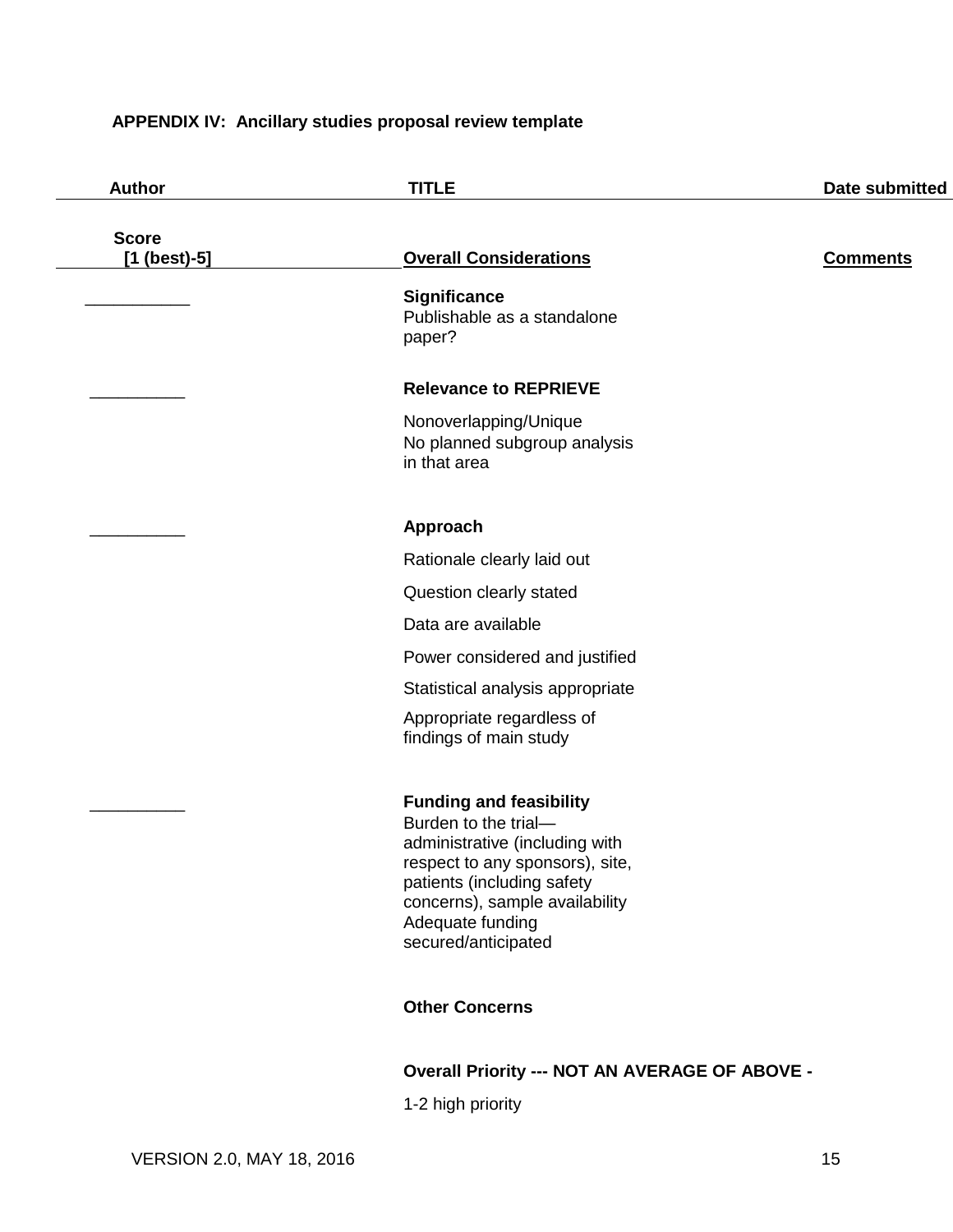3 only after higher scoring proposals or only if revised

4only if extensively revised

>5 not worthy of pursuing or too close to primary analysis

## **General Comments**

- 1
- 
- 2
- 
- 3